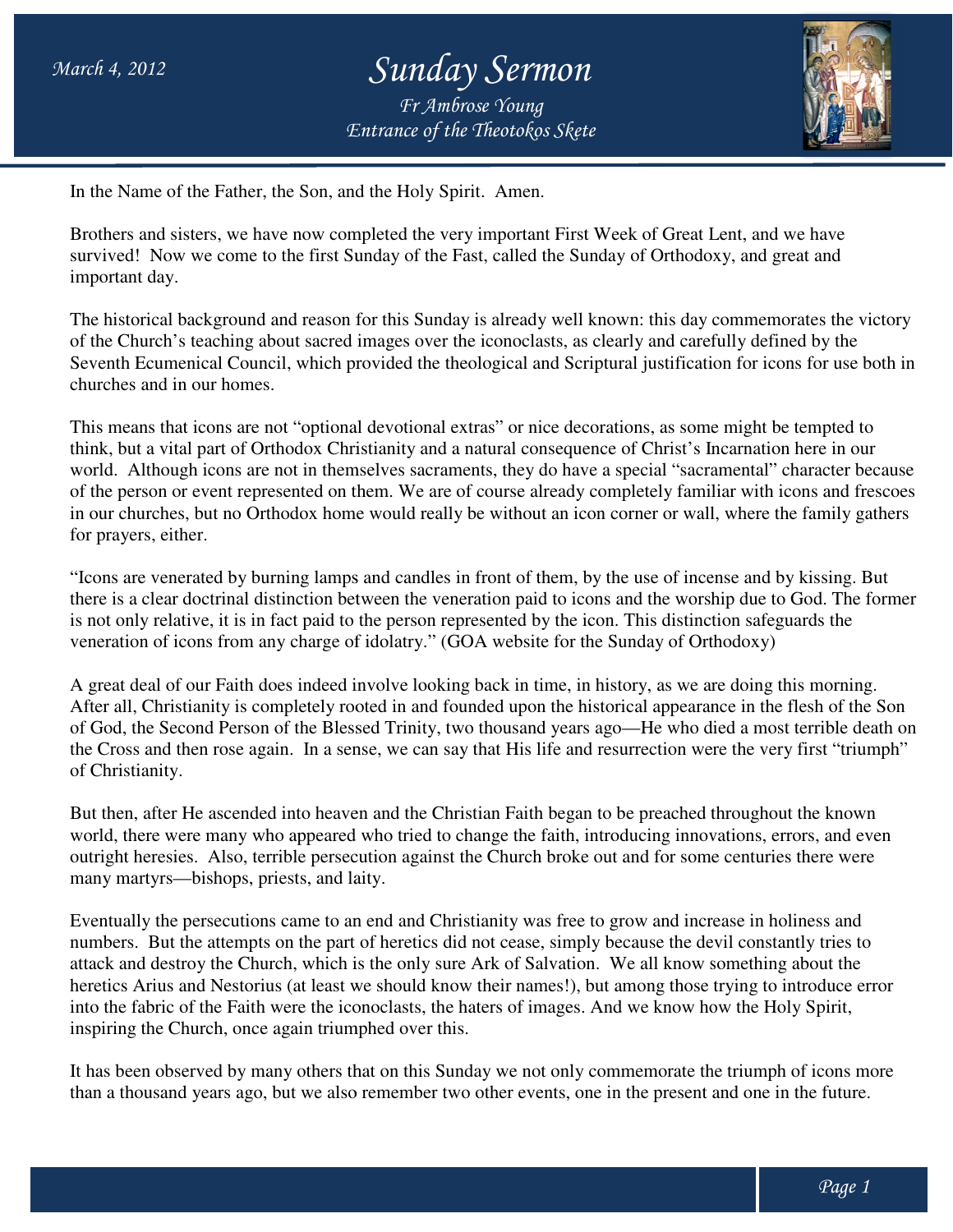## *Entrance of the Theotokos Skete Sunday Sermon Fr Ambrose Young*



But not all "triumphs" belong to the past. If that were true, then Orthodoxy today would be a dead Faith. Yet, within recent and living memory, we have seen a new triumph of Orthodoxy in the former Soviet Union, when the Orthodox Church rose from the ashes of the horrific fires of the Soviet Empire and, today, is one of the healthiest and most vigorous and even aggressive of Orthodox Churches in the world. healthiest and most vigorous and even aggressive of Orthodox Churches in the world.

And then, every time the Church inspires someone to want to repent and grow and change and strive for holiness—in this there is still another "triumph" in the present.

But what about the future?

Even still, today we have those who wish to innovate, to be "creative" and "relevant" in Orthodoxy and change the Church, to somehow water down our holy Faith and introduce modern and even sometimes secular ideas and end up destroying the "faith given once and for all to the saints." (Jude 1:3) But this is an area in which Orthodoxy must also be victorious, triumphant. But it hasn't happened yet, and it won't happen without our active participation. who wish to innovate, to be "creative" and "relevant" in Orthodoxy and down our holy Faith and introduce modern and even sometimes secular is en once and for all to the saints." (Jude 1:3) But this is an area in which

Orthodoxy in the West—in the "diaspora", as we say; that is, outside the boundaries of the traditional old world Orthodox countries and cultures, such as Greece, Russia, and so forth--Orthodox Christianity in Europe, the Americas, and the Orient is small in numbers and relative poor by comparison with old world Orthodoxy. the Church in the early centuries was also poor, small in numbers, and without worldly power. Yet the Lord has called us, few and poor as we are, living in the 21st century, to study and know our Faith and be able to give a called us, few and poor as we are, living in the 21st century, to study and know our Faith and be able to give a<br>witness and a defense just as surely as the Church Fathers and saints of old whom He summoned to defend the Faith and cast out errors. So this is the triumph of Orthodoxy that is still to come.<br>And what are these modern errors or heresies? e 1:3) But this is an area in which<br>id yet, and it won't happen without our<br>the boundaries of the traditional old world<br>--Orthodox Christianity in Europe, the<br>nparison with old world Orthodoxy. But

And what are these modern errors or heresies?

First of all we have to be aware that many Orthodox in the Western world are heavily influenced by and even First of all we have to be aware that many Orthodox in the Western world are heavily influenced by and even assimilated into the culture in which they live, which is no longer Christian. Western cultures are extremely materialistic, encouraging individuals to be self-centered and narcissistic. This message is loudly delivered, over and over and over by our news and entertainment media—films, TV, music, novels, and so forth, and we are inundated with it. Much of this contemporary message is also just plain filth filth, but we have grown so accustomed to the cesspool around us that we hardly even notice it all around us any more. Yet this has had a slowly degenerating influence on how we think, behave, dress, and so forth. and over and over by our news and entertainment media—films, TV, music, novels, and so forth, and we are<br>
inundated with it. Much of this contemporary message is also just plain filth, but we have grown so accustomed<br>
to t

even, for some, Christians and pagans may be equated!--; it's the false idea that if you are what is called a "good" or a "nice" person, that's what matters most. But for real Christians, there is something else that matters, and that is what the Lord Jesus Christ has taught us in Scripture, and which has been faithfully and fully preserved and passed down by His Holy Church. Church. may be equated!--; it's the false idea that if you are what is called a<br>matters most. But for real Christians, there is something else that matt<br>has taught us in Scripture, and which has been faithfully and fully<br>ly Church

Of course it is absolutely true that Christ taught us how to live, how to behave—towards our own minds and bodies and also towards other people--; He also commanded us to be loving and forgiving. that He taught and bound us to believe! He also revealed that the true God is a Trinity of Three Persons in One: Father, Son, and Holy Spirit—and that He Himself is one of that Trinity, God the Son. In other words, *Jesus is*